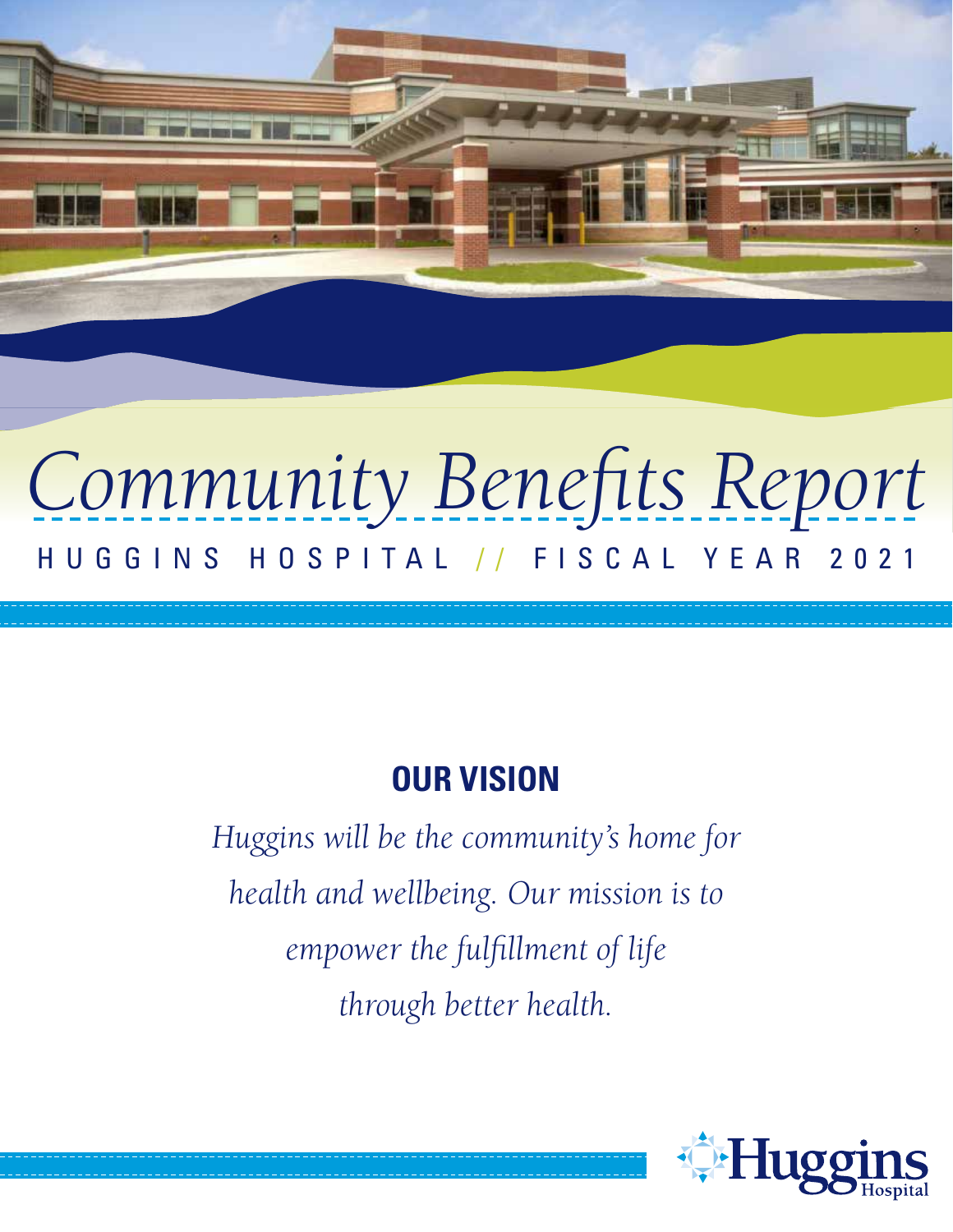## **Reporting** FORM NHCT31: **COMMUNITY BENEFITS REPORTING**



#### **Section 1: Organizational Information**

**For Fiscal Year Beginning** 10/1/2020

**Organization Name** Huggins Hospital

#### **Street Address**

240 S MAIN ST WOLFEBORO, NH 03894

**Federal ID #** 20223332

**State Registration # Board Chair** 29

**Website address (must have a prefix such as "http://www."** Howie *Knight* http://www.hugginshospital.org **Phone Type Number Extension**

Yes<sup>t</sup> **Is the organization's community benefit plan on the organization's website?** 

#### **Chief Executive**

| <b>First Name</b> | <b>Last Name</b> | First N       |
|-------------------|------------------|---------------|
| Jeremy            | Roberge          | Howie         |
| <b>Phone Type</b> | <b>Number</b>    | Phone         |
| <b>Business</b>   | 603-569-7507     | <b>Busine</b> |
| Email             |                  | Email         |

**Board Chair**

 $probe$ rge@hugginshospital.org **Phone Type Type Type Extending First Name** Howie **Last Name** *Knight* **Phone Type Number** Business 603-569-7507 jderosia@hugginshospital.org

#### **Community Benefits Plan Contact**

| <b>First Name</b>           | <b>Last Name</b>                                 |
|-----------------------------|--------------------------------------------------|
| Monika                      | <i>O'Clair</i>                                   |
| <b>Title</b>                |                                                  |
|                             | Vice President of Strategy & Community Relations |
| <b>Phone Type</b>           | <b>Number</b>                                    |
| <b>Business</b>             | 603-515-2088                                     |
| Email                       |                                                  |
| moclair@hugginshospital.org |                                                  |

**Title Does this report include community benefit information for affiliated or subsidiary organizations?** No No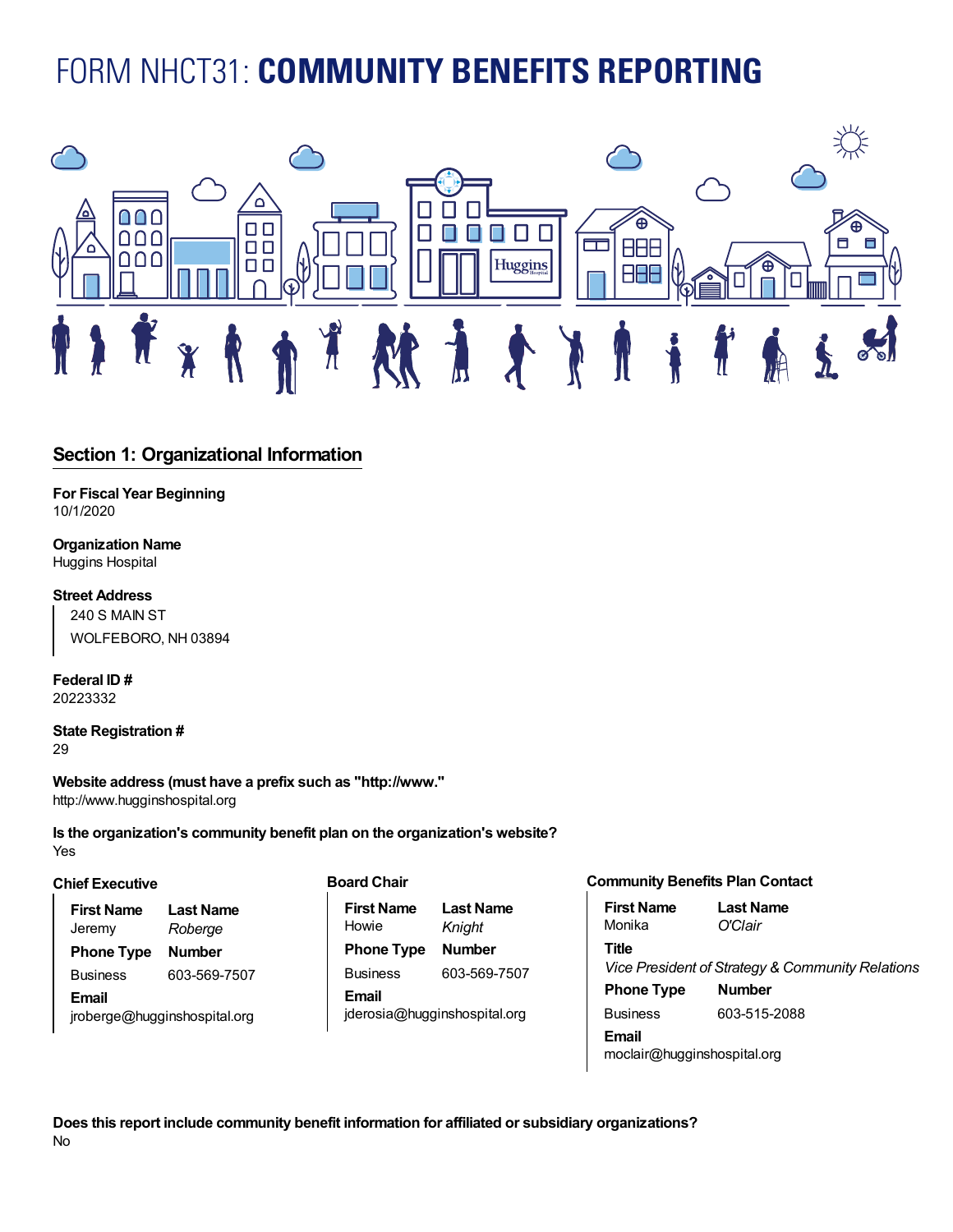# SECTION 2: **MISSION & COMMUNITY SERVED**

**MISSION STATEMENT:** Huggins Hospital's Mission is to empower the fulfillment of life through better health.

#### **HAS THE MISSION STATEMENT BEEN REAFFIRMED IN THE PAST YEAR (RSA 7:32E-I)?** Yes

#### **SERVICE AREA**

Community may be defined as a geographic service area comprised of the locations from which most service recipients come (primary service area) or a subset of the general population that share certain characteristics such as age range, health condition, or socioeconomic resources. For some trusts, the definition of community may be a combination of geographic service area and a subset of the population within that area. Please include information from the drop down lists and narrative field as applicable to sufficiently describe the community served.

#### **DID THE PRIMARY SERVICE AREA COVER ALL OF NEW HAMPSHIRE?** No

#### **PLEASE SELECT SERVICE AREA COUNTIES (NH), IF APPLICABLE**: Carroll

#### **PLEASE SELECT SERVICE AREA MUNICIPALITIES (NH), IF APPLICABLE**

Alton **Brookfield** Effingham Freedom **Moultonborough** New Durham Ossipee Tamworth **Tuftonboro** Wakefield Wolfeboro Barnstead **Gilford** 



#### **SERVICE POPULATION DESCRIPTION**

Huggins Hospital serves the population. The community is rural in nature and has a typical seasonal population increase from approximately 40,000 full-time residents to about 120,000 residents in the summer tourist season.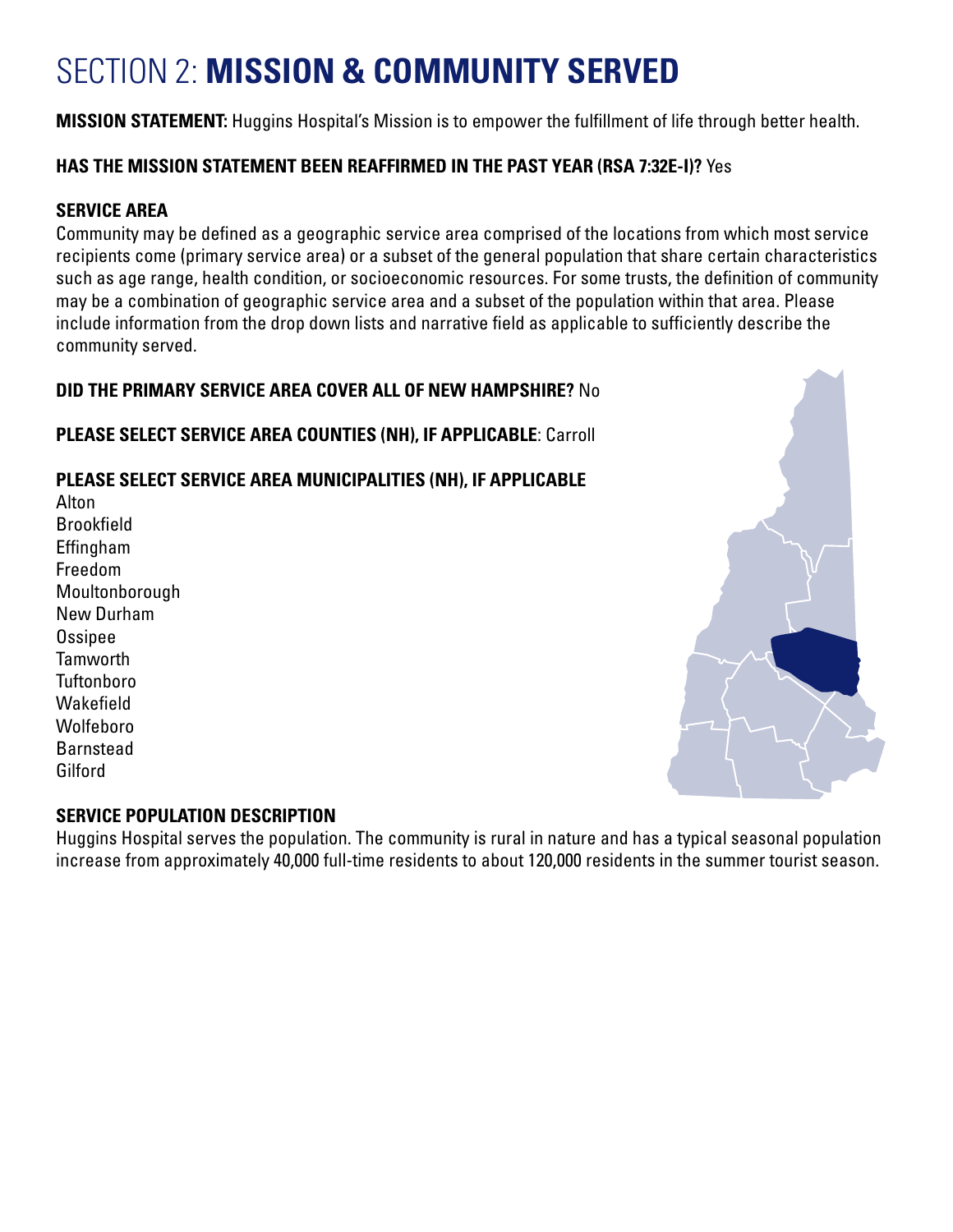### SECTION 3.1: **COMMUNITY NEEDS ASSESSMENT**

**In what year was the last community needs assessment conducted to assist in determining the activities to be included in the community benefit plan? (Please attach a copy of the needs assessment below if completed in the past year)**: 2019

**Please attach a copy of the needs assessment if completed in the past year**  https://www.hugginshospital.org/assets/pdf/webCHNAandImplementation2019.pdf

**Was the assessment conducted in conjunction with other health care charitable trusts in your community?** No

### SECTION 3.2: **COMMUNITY NEEDS ASSESSMENT AREA OF COMMUNITY NEED / CONCERN**: 3. Access to Primary Care

**Is the need identified in the Community Needs Assessment?** Yes

**Is the need addressed in the Health Care Charitable Trusts Community Benefit Plan?** Yes

**Please select the applicable Category or Categories of Community Benefit included in your plan associated with this need.** C10: Other Subsidized Health Services

**Brief description of major strategies or activities to address this need (optional)** Primary Care services in designated rural areas

### SECTION 3.2: **COMMUNITY NEEDS ASSESSMENT AREA OF COMMUNITY NEED / CONCERN:** 35. Other Social Determinants of Health

**Is the need identified in the Community Needs Assessment?** Yes

**Is the need addressed in the Health Care Charitable Trusts Community Benefit Plan?** Yes

**Please select the applicable Category or Categories of Community Benefit included in your plan associated with this need.** F6: Coalition Building

**Brief description of major strategies or activities to address this need (optional)** Huggins Community Health Network

### SECTION 3.2: **COMMUNITY NEEDS ASSESSMENT AREA OF COMMUNITY NEED / CONCERN:** 25. Access to Substance Use Disorder Services

**Is the need identified in the Community Needs Assessment?** Yes Is the need addressed in the Health Care

**Charitable Trusts Community Benefit Plan?** Yes

**Please select the applicable Category or Categories of Community Benefit included in your plan associated with this need.** F6: Coalition Building and C10: Other Subsidized Health Services

**Brief description of major strategies or activities to address this need (optional)** Huggins Community Health Network MAT Program for Primary Care and Emergency Medicine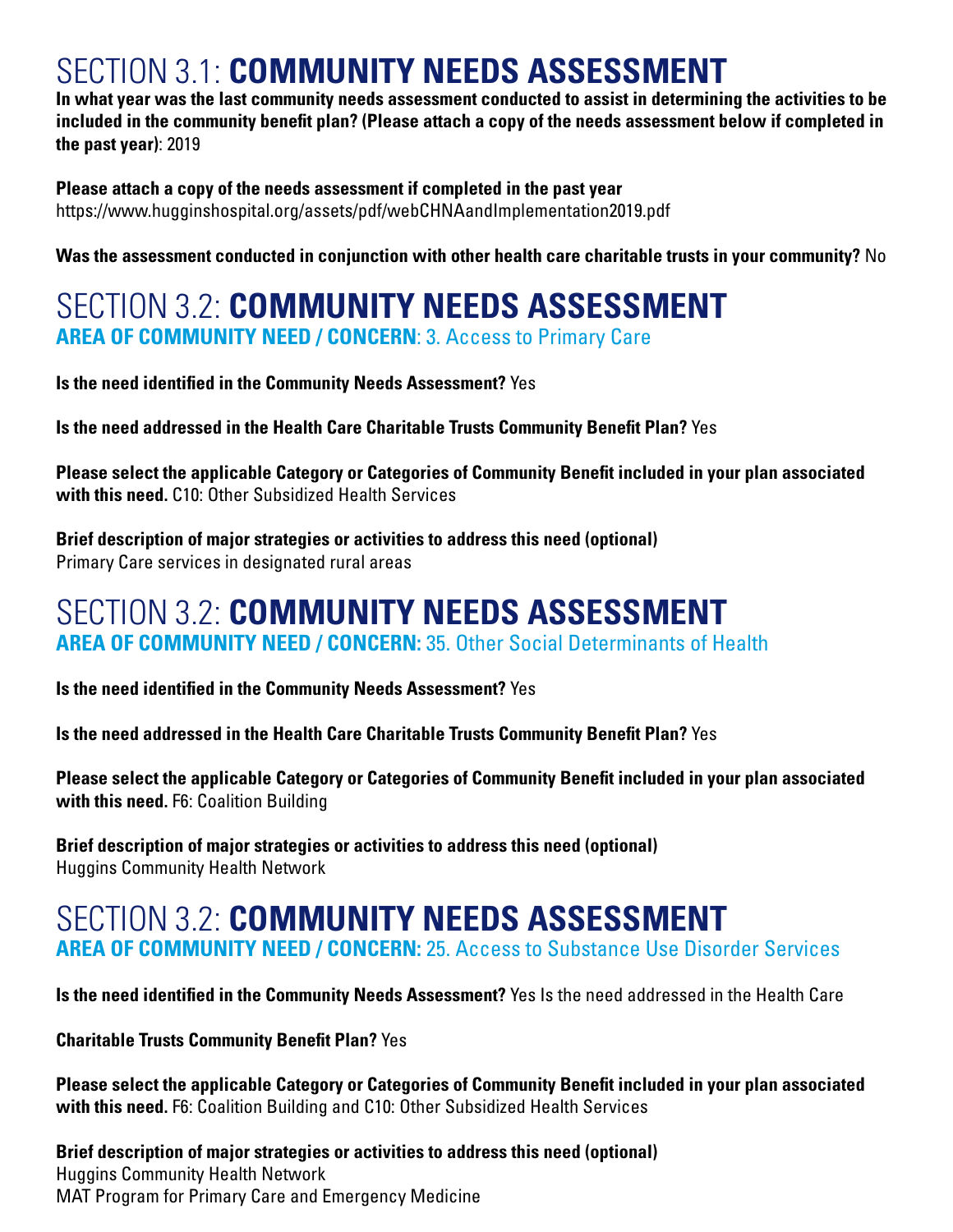### SECTION 4: **COMMUNITY BENEFIT ACTIVITIES**

#### **Financial Assistance, Means-Tested Government Programs and Community Benefit Services**

#### **TOTAL FUNCTIONAL EXPENSES FOR THE REPORTING YEAR:** \$79,727,132

#### **(1) Financial Assistance at cost**

Total community benefit expense: \$503,299.39 Direct offsetting revenue: 0 Net community benefit expense: \$503,299.39 Percent of total expense: 0.6% Estimated expense of activities projected for the next Fiscal Year: \$540,553.46

#### **(2) Medicaid**

Total community benefit expense: \$9,222,263.30 Direct offsetting revenue: \$5,516,221.12 Net community benefit expense: \$3,706,042.1800000006 Percent of total expense: 4.6% Estimated expense of activities projected for the next Fiscal Year: \$206,000

#### **(3) Costs of other means-tested government programs**

Total community benefit expense: \$0 Direct offsetting revenue: \$0 Net community benefit expense: \$0 Percent of total expense: 0% Estimated expense of activities projected for the next Fiscal Year: \$0

#### **(4) Total Financial Assistance and Means-Tested Government Programs**

Total community benefit expense: \$9,725,562.690000001 Direct offsetting revenue: \$5,516,221.12 Net community benefit expense: \$4,209,341.57 Percent of total expense: 5.3% Estimated expense of activities projected for the next Fiscal Year: \$746,553.46

#### **(5) Community health improvement services and community benefit operations**

Total community benefit expense: \$110,749.17 Direct offsetting revenue: \$0 Net community benefit expense: \$110,749.17 Percent of total expense: 0.1% Estimated expense of activities projected for the next Fiscal Year: \$137,686.46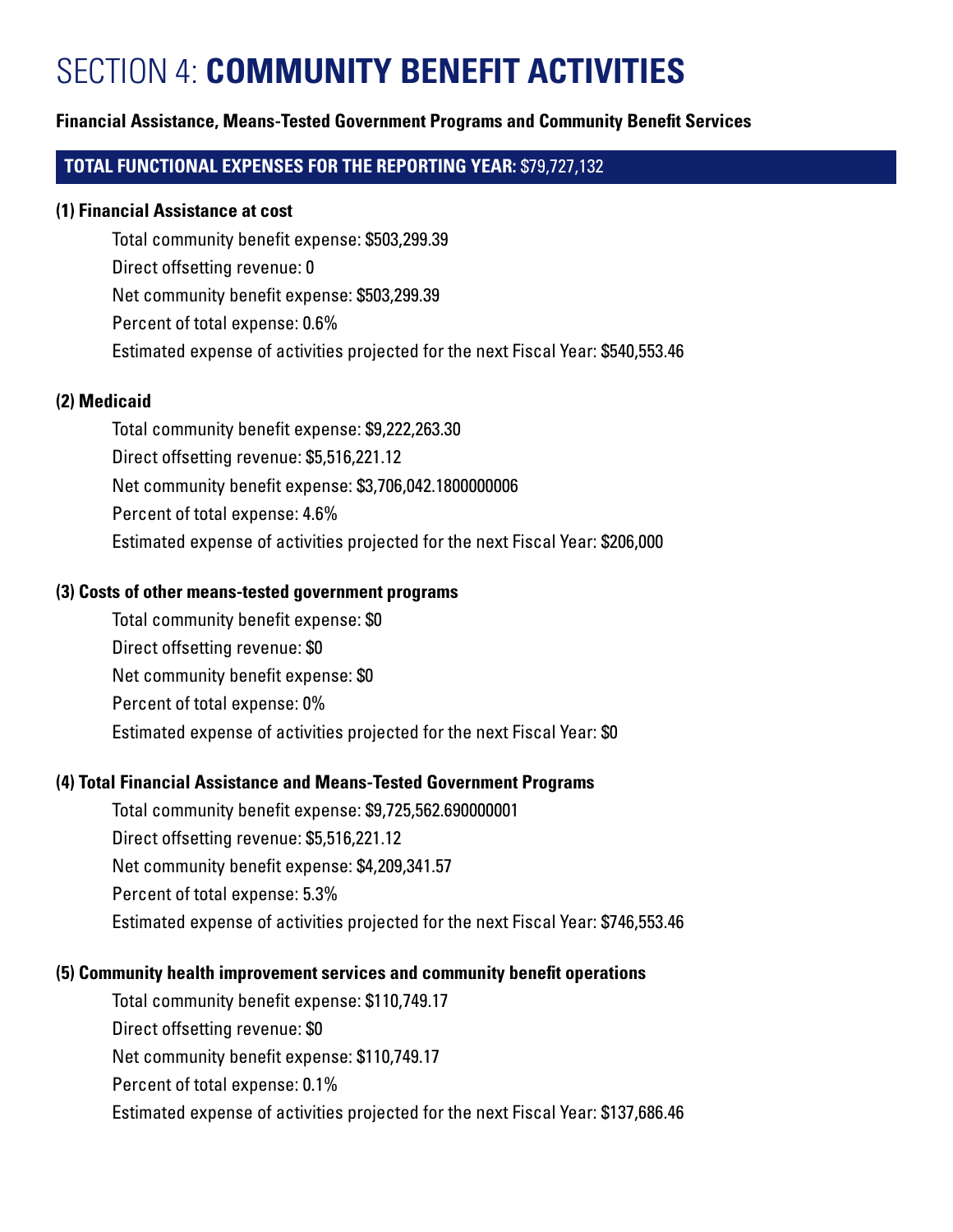# **SECTION 4: COMMUNITY BENEFIT ACTIVITIES** CONTINUED

#### **TOTAL FUNCTIONAL EXPENSES FOR THE REPORTING YEAR:** \$79,727,132

#### **(6) Health professions education**

Total community benefit expense: \$449,251.77

Direct offsetting revenue: \$0

Net community benefit expense: \$449,251.77

Percent of total expense: 0.6%

Estimated expense of activities projected for the next Fiscal Year: \$522,806.90

#### **(7) Subsidized health services**

Total community benefit expense: \$4,280,909.96

Direct offsetting revenue: \$0

Net community benefit expense: \$4,280,909.96

Percent of total expense: 5.4%

Estimated expense of activities projected for the next Fiscal Year: \$4,300,000

#### **(8) Research**

Total community benefit expense: \$0

- Direct offsetting revenue: \$0
- Net community benefit expense: \$0
- Percent of total expense: 0%

Estimated expense of activities projected for the next Fiscal Year: \$0

#### **(9) Cash and in-kind contributions for community benefit**

Total community benefit expense: \$43,041.02 Direct offsetting revenue: 0 Net community benefit expense: \$43,041.02 Percent of total expense: 0.1% Estimated expense of activities projected for the next Fiscal Year: \$50,612.02

#### **(10) Total Other Benefits**

Total community benefit expense: \$4,883,951.92 Direct offsetting revenue: \$0 Net community benefit expense: \$4,883,951.92 Percent of total expense: 6.1% Estimated expense of activities projected for the next Fiscal Year: \$5,011,105.38

#### **(11) Totals**

Total community benefit expense: \$14,609,514.610000001 Direct offsetting revenue: 5,516,221.12 Net community benefit expense: \$9,093,293.49 Percent of total expense: 11.4% Estimated expense of activities projected for the next Fiscal Year: \$5,757,658.84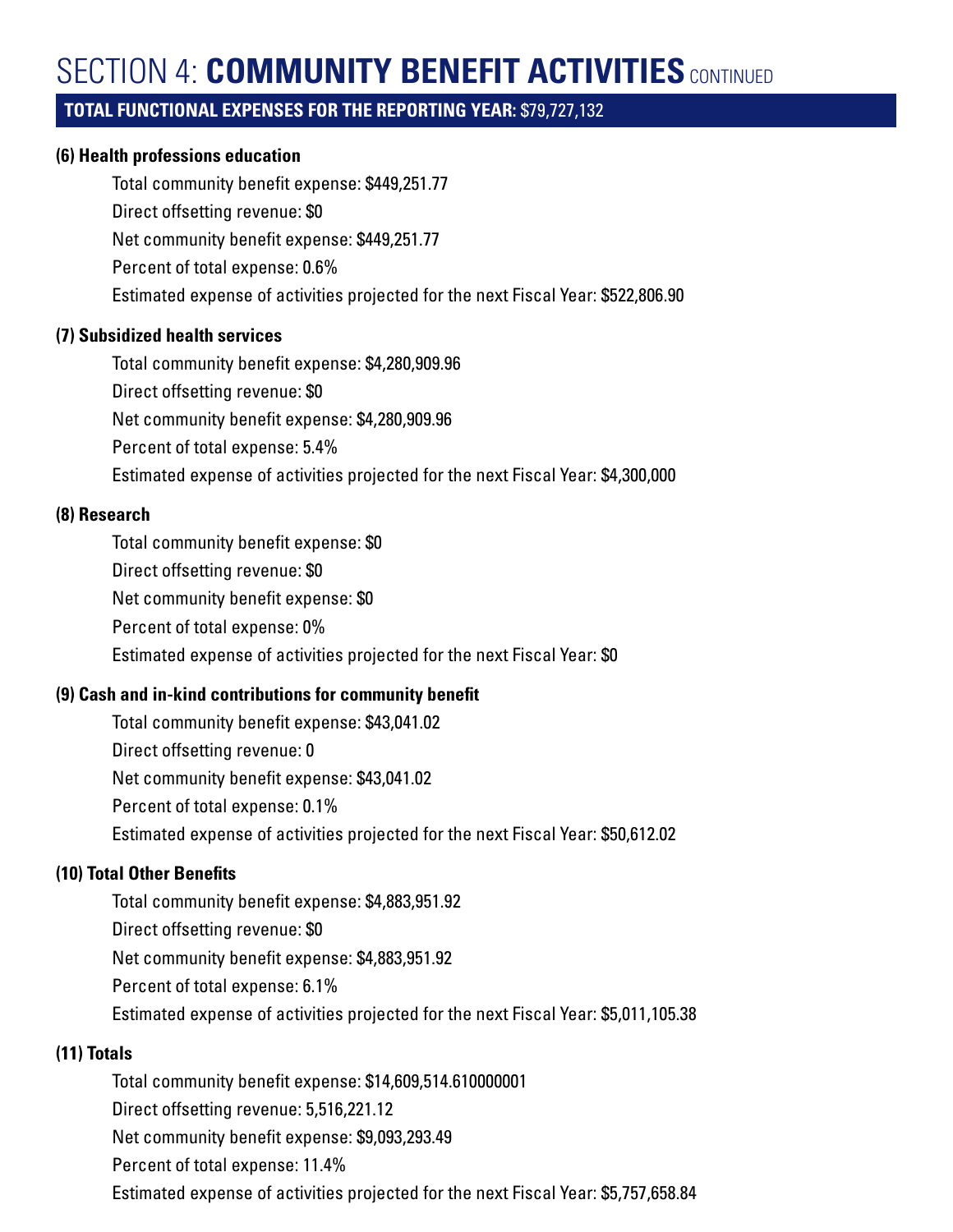# SECTION 5: **COMMUNITY BUILDING ACTIVITIES**

#### **TOTAL EXPENSE (ENTERED AT TOP OF SECTION 4):** \$79,727,132

#### **(1) Physical improvements and housing**

Total community benefit expense: \$0 Direct offsetting revenue: \$0 Net community benefit expense: \$0 Percent of total expense: 0%

#### **(2) Economic development**

Total community benefit expense: \$575 Direct offsetting revenue: \$0 Net community benefit expense: \$575 Percent of total expense: 0%

#### **(3) Community support**

Total community benefit expense: \$0 Direct offsetting revenue: \$0 Net community benefit expense: \$0 Percent of total expense: 0%

#### **(4) Environmental improvements**

Total community benefit expense: \$0 Direct offsetting revenue: \$0 Net community benefit expense: \$0 Percent of total expense: 0%

#### **(5) Leadership development and training for community members**

Total community benefit expense: \$0 Direct offsetting revenue: \$0 Net community benefit expense: \$0 Percent of total expense: 0%

#### **(6) Coalition building**

Total community benefit expense: \$229,913.59 Direct offsetting revenue: \$0 Net community benefit expense: \$229,913.59 Percent of total expense: 0.3%

#### **(7) Community health improvement advocacy**

Total community benefit expense: \$0 Direct offsetting revenue: \$0 Net community benefit expense: \$0 Percent of total expense: 0%

#### **(8) Workforce development**

Total community benefit expense: \$68,910.94 Direct offsetting revenue: \$0 Net community benefit expense: \$68,910.94 Percent of total expense: 0.1%

#### **(9) Other**

Total community benefit expense: \$197,186.35 Direct offsetting revenue: \$0 Net community benefit expense: \$197,186.35 Percent of total expense: 0.2%

#### **(10) Totals**

Total community benefit expense: \$496,585.88 Direct offsetting revenue: \$0 Net community benefit expense: \$496,585.88 Percent of total expense: 0.5%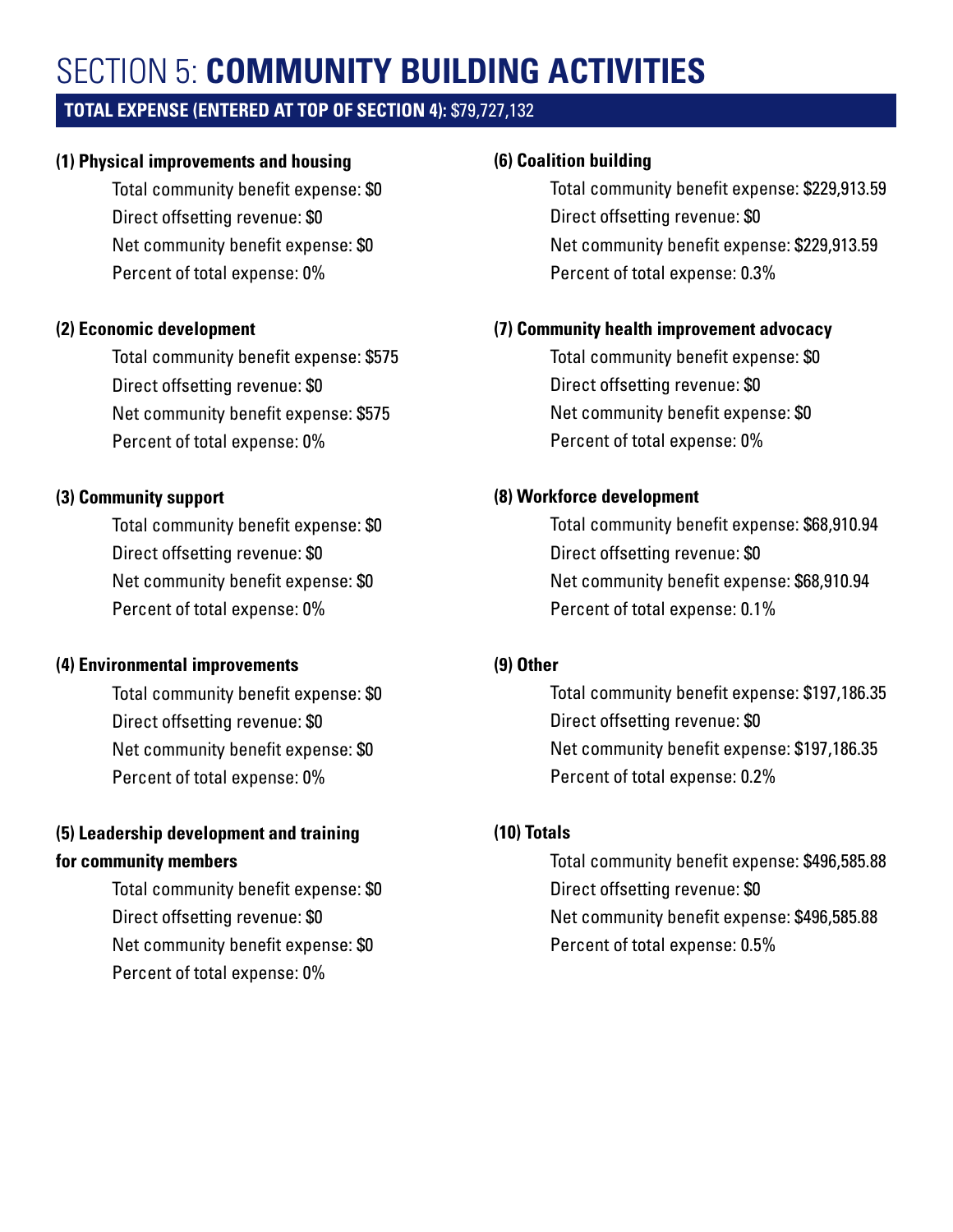### SECTION 6: **MEDICARE**

**Enter total revenue received from Medicare (\$ -- including DSH and IME):** NONE PROVIDED

**Enter Medicare allowable costs of care relating to payments specified above (\$):** NONE PROVIDED

**Medicare surplus (shortfall):** NONE PROVIDED

**Describe the extent to which any shortfall reported above should be treated as community benefit. Please also describe the costing methodology or source used to determine the amount reported above.**  NONE PROVIDED

**Describe the costing methodology or source used to determine the amount reported above. Please check the boxes below that describe the method used:** NONE PROVIDED

### SECTION 7: **SUMMARY FINANCIAL MEASURES**

**Gross Receipts from Operations:** \$158,166,172 **Net operating costs:** \$79,727,132 **Ratio of gross receipts from operations to net operating costs:** 1.984

#### **UNREIMBURSED COMMUNITY BENEFIT COSTS**

**Financial Assistance and Means-Tested Government Programs:** \$4,209,341.57 **Other Community Benefit Costs:** \$4,883,951.92 **Community Building Activities:** \$496,585.88 **Total Unreimbursed Community Benefit Expenses:** \$9,589,879.370000001 **Net community benefit costs as a percent of net operating costs:** 12.03%

#### **OTHER COMMUNITY BENEFITS (OPTIONAL)**

**Leveraged Revenue for Community Benefit Activities**: \$0 **Medicare Shortfall (\$)**: NONE PROVIDED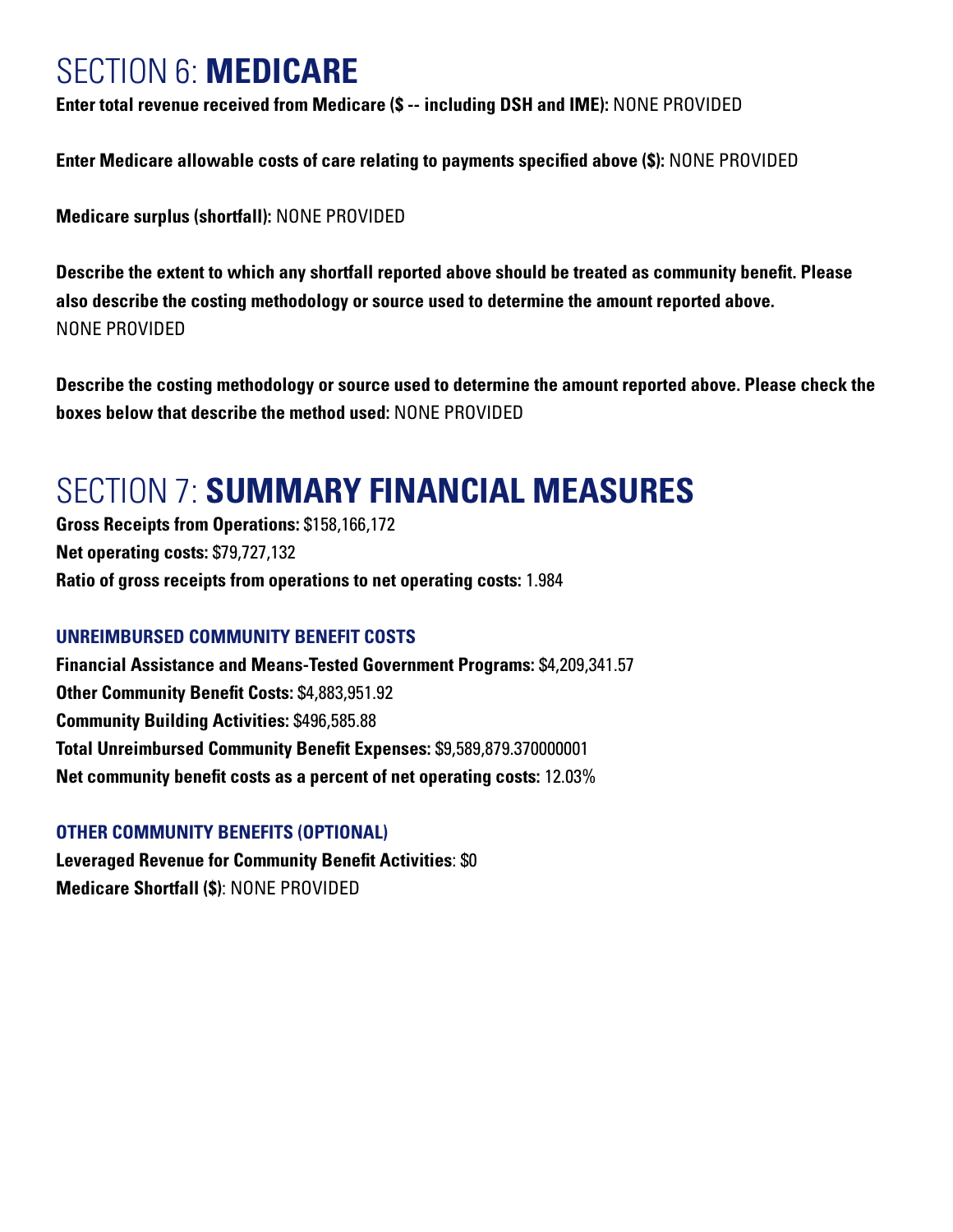### SECTION 8: COMMUNITY ENGAGEMENT IN THE **Section 8: Community Engagement in the Community Benefits Process COMMUNITY BENEFITS PROCESS**

#### **Please list below**

| <b>Community Organizations, Local Government</b><br>Officials and other Representatives of the Public: | Indentification<br>of Need | <b>Prioritization</b><br>of Need | <b>Development</b><br>of the Plan | Commented<br>on<br><b>Proposed</b><br>Plan |
|--------------------------------------------------------------------------------------------------------|----------------------------|----------------------------------|-----------------------------------|--------------------------------------------|
| Huggins Hospital staff & Board of Trustees                                                             | Yes                        | Yes                              | Yes                               | Yes                                        |
| Carroll County Coalition for Public Health                                                             | Yes                        | Yes                              | Yes                               | Yes                                        |
| Granite VNA                                                                                            | Yes                        | Yes                              | Yes                               | Yes                                        |
| Northern Human Services                                                                                | Yes                        | Yes                              | Yes                               | Yes                                        |
| Patients/Community                                                                                     | Yes                        | Yes                              | Yes                               | Yes                                        |
| Genesis Wolfeboro Bay Center                                                                           | Yes                        | Yes                              | Yes                               | Yes                                        |
| Service Link                                                                                           | Yes                        | Yes                              | <b>No</b>                         | <b>No</b>                                  |
| White Horse Recovery                                                                                   | Yes                        | Yes                              | <b>No</b>                         | <b>No</b>                                  |
| Eastern Lakes Region Housing Coalition                                                                 | Yes                        | Yes                              | Yes                               | Yes                                        |
| Wolfeboro Economic Development Corporation                                                             | Yes                        | Yes                              | <b>No</b>                         | <b>No</b>                                  |
| Wolfeboro Chamber                                                                                      | Yes                        | Yes                              | <b>No</b>                         | <b>No</b>                                  |
| Tri-County Community Action Program                                                                    | Yes                        | Yes                              | <b>No</b>                         | <b>No</b>                                  |
| Town of Wolfeboro                                                                                      | Yes                        | Yes                              | <b>No</b>                         | <b>No</b>                                  |
| NH DHHS Office of Rural Health & Primary Care                                                          | Yes                        | Yes                              | Yes                               | Yes                                        |
| Starting Point Services for Victims of Domestic & Sexual<br>Violence                                   | Yes                        | Yes                              | <b>No</b>                         | <b>No</b>                                  |

#### **Please provide a description of the methods used to solicit community input on community needs:**

needs process. Huggins Hospital also presented the data and analysis to the community during the hospital's Huggins Hospital analyzed community health data and conducted a community survey to begin the community Community Health Focus Groups. The groups provided an opportunity for community members and local health agencies to determine significant health needs and goals for improvement. Over sixty individuals from multiple community and healthcare organizations collaborated to conduct a comprehensive Community Health Needs Assessment process focused on identifying and defining significant health needs, issues and concerns of the community. The process centered on gathering and analyzing data as well as receiving input from persons who represented the broad interests of the community and who had special knowledge and expertise in public health. The participants helped provide direction for the Hospital to create a plan to improve the health of the community.